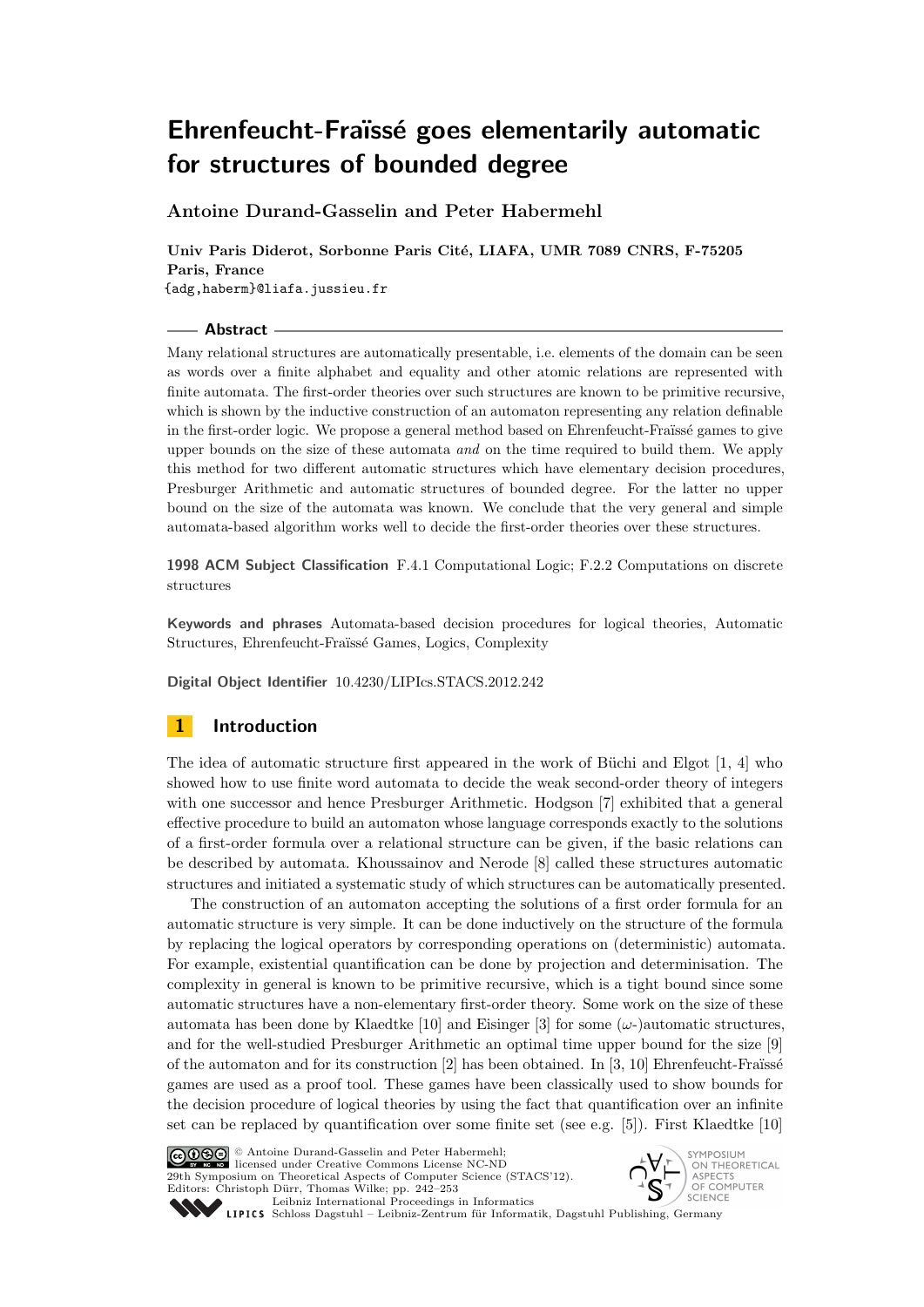and then Eisinger [[3](#page-11-5)] linked this approach with the automata approach by relating the states of a minimal automaton corresponding to a formula with equivalence classes (whose number can be bounded) determined by a suitable Ehrenfeucht-Fraïssé game. In [[2](#page-11-7)] we obtain an upper bound for the complexity of the construction of the automata in a different way.

For automatic structures of bounded degree (i.e. elements of the domain are only in relation with a bounded number of other elements), several elementary complexity results were shown recently [[11](#page-11-10)], notably a 2EXPSPACE algorithm for the uniform model-checking problem of injective automatic structures. These results are shown also via a kind of Ehrenfeucht-Fraïssé argument using Gaifman's locality principle [[6](#page-11-11)] but the decision procedure is neither based on the inductive automata construction nor easily practically implementable. As far as we know, no upper bound on the size and the construction of the automaton corresponding to solutions of a formula has been shown. One result of this paper is a 3EXPTIME upper bound for this problem, using the simple inductive automaton construction.

To obtain this result we present an extension of Klaedtke's approach of the use of Ehrenfeucht-Fraïssé games to automatic structures. Roughly speaking, Klaedtke's approach consists in relating states of a minimal automaton of a formula to equivalence classes of suitably chosen refinements of relations defined by Ehrenfeucht-Fraïssé games (called Ehrenfeucht-Fraïssé relations). Showing an upper bound on the index of these relations then gives an upper bound on the size of the minimal automaton for a given formula. We use the same kind of relations and give in our main theorem general conditions allowing to obtain an upper bound even on the time needed to construct the automaton. Even though the automata constructed are in general not minimal, we show that they satisfy the crucial property that two words in the same equivalence class of the Ehrenfeucht-Fraïssé relation must lead to the same state of an automaton (even after determinisation of an automaton obtained by projection). This allows to obtain a bound on the size of all automata inductively constructed depending on the index of the Ehrenfeucht-Fraïssé relation.

We also apply our main theorem to Presburger Arithmetic (with *most*-significant digit first encoding), using very similar Ehrenfeucht-Fraïssé relations as [[3](#page-11-5)] who shows a triple exponential upper bound on the size of the automaton, and we extend his results to show that even the construction can be done in 3EXPTIME. The same result for *least*-significant digit first encoding was shown in [[2](#page-11-7)] using a complicated analysis of the automata obtained from quantifier-free formulas like in [\[9\]](#page-11-6).

The paper is organised as follows. We first recall the notion of automatic structures and an explicit inductive construction of an automaton that accepts solutions of a formula. Then we present our main theorem which gives conditions on Ehrenfeucht-Fraïssé relations that imply upper bounds on the size (and the time required to inductively build it) of the automaton accepting solutions of a first-order formula. Finally, we show how to define Ehrenfeucht-Fraïssé relations allowing to apply our main theorem for automatic structures of bounded degree and for Presburger Arithmetic.

## **2 Preliminaries**

We suppose that the reader is familiar with finite string (over finite alphabet) automata. We define the size of an automaton  $A = (\Sigma, Q, q_0, F, \delta)$  as the space required to write it. We will only consider automata with alphabets such that letters are written in space logarithmic w.r.t. the size of the alphabet, and whose states are integers (ranging from 1 to the number of states). It is clear that the size of such an automaton is bounded by some polynomial in  $\Sigma$ and  $|Q|$ . Many manipulations over deterministic automata (complementation, minimisation,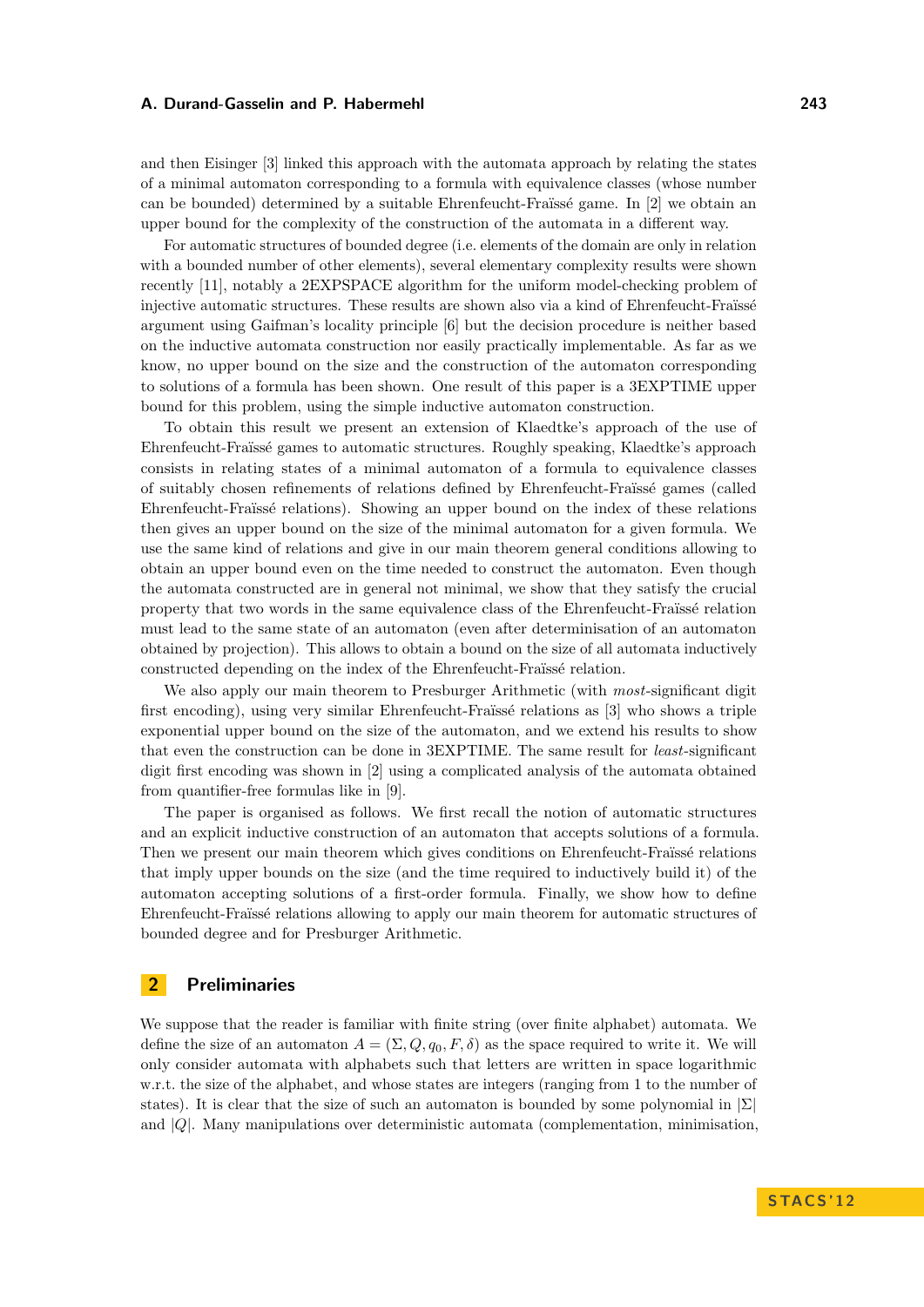product of two automata, relabelling) can be performed within time polynomial w.r.t. the size of the input automata. In the following we use on-the-fly constructions, i.e. states in the constructed automata are created on demand; only reachable states are considered. Although the time (and space) complexity of automaton determinisation (using the well-known subset construction) can't be bounded by any polynomial of the size of the input, it is clear that it can be bounded by some fixed polynomial of the sizes of the input *and* the (trim) output automata. In the following we use mainly the same notation as [\[11\]](#page-11-10).

## **2.1 Structures and first-order logic**

A *signature* is a finite set S of *predicate* symbols. Each predicate symbol  $P \in S$  has a fixed arity denoted by ar<sub>P</sub>. A *relational structure* of signature S is a couple  $A = (A, (P^{\mathcal{A}})_{P \in \mathcal{S}})$ , with A a set called *domain* and  $P^{\mathcal{A}} \subseteq A^{ar_{P}}$ . We will identify a predicate P with its *interpretation*  $P^{\mathcal{A}}$ . We say that P holds for  $(a_1, \ldots, a_{ar_P}) \in A^{ar_P}$  (also formulated  $P(a_1, \ldots, a_{ar_P})$  holds) if  $(a_1, \ldots, a_{ar_P}) \in P^{\mathcal{A}}$ . A *congruence* on the relational structure  $\mathcal{A} = (A, (P^{\mathcal{A}})_{P \in \mathcal{S}})$  is an equivalence relation  $\equiv$  on A such that for all  $P \in \mathcal{S}$  and  $a_1, \ldots, a_{arp}, b_1, \ldots, b_{arp} \in A$  such that  $a_i \equiv b_i$  (for any  $i \leq ar_P$ ), we have that if  $P(a_1, \ldots, a_{ar_P})$  holds, then  $P(b_1, \ldots, b_{ar_P})$ holds as well. We denote by  $[a]_\equiv$  (or  $[a]$ ) the equivalence class of  $a \in A$  w.r.t.  $\equiv A/\equiv$ denotes the set of all equivalence classes. For each predicate  $P$  we can define the quotient predicate  $P/\equiv$  by  $P/\equiv([a_1], \ldots, [a_{arp}])$  holds iff  $P(a_1, \ldots, a_{arp})$  holds. Furthermore the quotient structure  $\mathcal{A}/_{\equiv}$  is defined as the structure  $(A/_{\equiv}, (P/_{\equiv})_{P \in \mathcal{S}})$ .

We write  $\bar{\alpha}_r$  as a shorthand for  $(\alpha_1, \ldots, \alpha_r)$ , with the  $\alpha_i$  possibly being elements of a set (typically A), or variables. We also write  $[1, r]$  to denote the set of integers between 1 and r. *First-order formulas* over the signature  $S$  are defined as usual as either:

- $\equiv$ an atomic formula  $\varphi(\bar{x}_r)$  over r variables  $(\bar{x}_r)$ , i.e. of the form  $P(x_{j_1}, \ldots, x_{j_{arp}})$  for some predicate P with arity  $ar_P$  and  $(j_k)_{1 \leq k \leq ar_P}$  some  $ar_P$ -tuple of elements in [1, r]. Notice that some variables may not appear syntactically in the formula whereas others may appear more than once. The size of such a formula is defined as  $\|\varphi\| = ar_P$ .
- a conjunction,  $\varphi(\bar{x}_r) = \varphi_1(\bar{x}_r) \wedge \varphi_2(\bar{x}_r)$  with  $\varphi_1$  and  $\varphi_2$  two first order formulas over the  $\equiv$ *same*<sup>1</sup> *r* variables. We define its size to be  $\|\varphi\| = 1 + \|\varphi_1\| + \|\varphi_2\|$ .
- a negation,  $\varphi(\bar{x}_r) = \neg \varphi_1(\bar{x}_r)$  with  $\varphi_1$  a formula over r variables;  $\|\varphi\| = 1 + \|\varphi_1\|$ .
- or an existential quantification, i.e.  $\varphi(\bar{x}_r) = \exists y \cdot \varphi_1(\bar{x}_r, y)$  where y is a fresh variable and  $\overline{a}$  $\varphi_1$  a formula over  $r + 1$  variables;  $\|\varphi\| = 1 + \|\varphi_1\|$ .

Given a formula  $\varphi(\bar{x}_r)$  over r variables, we denote by  $\mathcal{A} \models \varphi(\bar{a}_r)$  (with  $\bar{a}_r \in A^r$ ) that the formula  $\varphi$  is valid (in the usual sense) when we substitute the variables with the corresponding constants. We can associate to any formula its set of solutions (in the structure  $A$  which will always be clear from the context), that is the set of assignments of the free variables seen as r-tuples of elements of A that satisfy (in the usual sense) the formula. Thus first-order (r-variables) formulas define (r-ary) *first-order relations* over the domain.

## **2.2 Automatic presentations**

Informally, an automatic structure is a relational structure whose domain can be represented by a regular language over an alphabet  $\Sigma$  such that ar-ary predicates can also be seen

 $1$ . This will be useful for defining easily the automata corresponding to a formula. Notice that this is not a restriction, since if two formulas do not syntactically contain the same variables, we can consider that they have the same variables by adding them implicitly, e.g. in  $P(x_1, x_2) \wedge P(x_2, x_3)$  both subformulas have free variables  $x_1, x_2, x_3$ .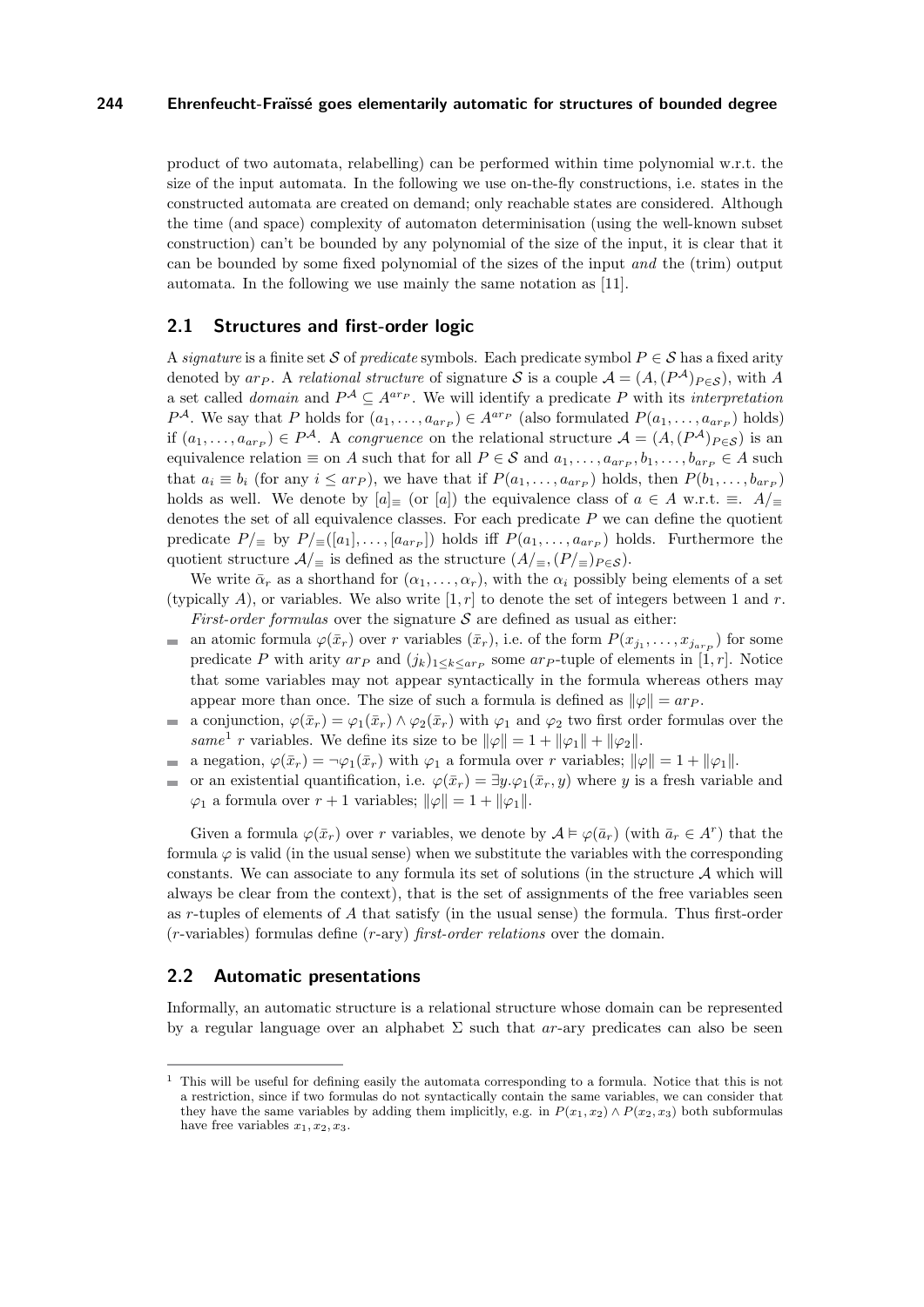as regular languages. We extend the representation of the domain as a regular language to a representation of any cartesian power of the domain as a regular language. As we can't represent a k-tuple of words of  $\Sigma^*$  with a word over the alphabet  $\Sigma^k$  —the k words do not necessarily have the same length— we pad the shorter words with an additional symbol  $\circ \notin \Sigma$ . We repeatedly add  $\circ$  at the beginning of the shorter words (rather than at the end as done usually) giving the  $k$  words the same length leading to the definition of (right-aligning) *convolution* of words: Let  $\bar{a}_k$  be a k-tuple of words in  $\Sigma^*$ . We write  $\langle \bar{a}_k \rangle$  for its convolution which is a word over the alphabet  $(\Sigma \cup {\{\diamond\}})^k \setminus {\{\diamond\}}^k$  (denoted by  $\hat{\Sigma}_k$ ). Its length is  $|\langle \bar{a}_k \rangle| = \max_i(|a_i|)$  where  $|a_i|$  denotes the length of  $a_i$  and its j-th letter (starting from 1) is  $(a_1[|a_1| - |\langle \bar{a}_k \rangle| + j], a_2[|a_2| - |\bar{a}_k| + j], \ldots, a_k[|a_k| - |\langle \bar{a}_k \rangle| + j])$  where  $a_i[|a_i| - |\langle \bar{a}_k \rangle| + j]$ denotes  $\diamond$ , if  $(|a_i| - |\langle \bar{a}_k \rangle| + j)$  is not strictly positive, and the  $(|a_i| - |\langle \bar{a}_k \rangle| + j)$ -th letter of  $a_i$ otherwise. For example, we have  $\langle bab, \epsilon, bc \rangle = (b, \diamond, \diamond)(a, \diamond, b)(b, \diamond, c)$ . Conversely, we define the operators  $(.\downarrow_i)_{1\leq i\leq k}$  and  $(.\Downarrow_i)_{1\leq i\leq k}$  for words in  $\hat{\Sigma}_k^*$ .  $.\downarrow_i$  is a monoïd morphism from  $\hat{\Sigma}_r^*$ to  $(\Sigma \cup {\{\diamond\}})^*$  projecting each letter of the word to its *i*-th component.  $w \Downarrow_i$  is defined as the greatest suffix of  $w \downarrow_i$  not starting with  $\diamond$ . We write  $\overline{w \Downarrow}_k$  as a shorthand for  $(w \Downarrow_1, \ldots, w \Downarrow_k)$ . The duality between convolution and  $\Downarrow$  is exhibited by the identity:  $\bar{a}_k = \langle \bar{a}_k \rangle \Downarrow_k$ .

**Definition 1.** An *r*-variable automaton A over  $\Sigma$  is a finite automaton over the alphabet  $\hat{\Sigma}_r$  such that  $L(A) \subseteq \{ \langle \overline{w}_r \rangle \mid \forall i \in [1,r], w_i \in \Sigma^* \}.$  It represents the r-ary relation  $R(A) = \{w \Downarrow_k \mid w \in L(A)\}.$ 

Let us notice that provided letters of the alphabet  $\Sigma$  can be written within space logarithmic w.r.t.  $|\Sigma|$ , letters of  $\hat{\Sigma}_r$  can be written within space logarithmic w.r.t.  $|\hat{\Sigma}_r|$ . Thus most operations over r-variable automata will also be achieved within polynomial time.

**Definition 2.** An *automatic presentation* is a tuple  $AP = (\Sigma, \mathcal{S}, A_D, A_{\equiv}, (A_P)_{P \in \mathcal{S}})$  where  $\Sigma$  is a finite alphabet, S is a signature,  $A_D$  is an automaton over  $\Sigma$ ,  $(A_P)_{P \in S}$  is a family of ar-p-variable automata over  $\Sigma$  and  $A_{\equiv}$  is a 2-variable automaton over  $\Sigma$  such that  $R(A_{\equiv})$  is a congruence on the structure  $(L(A_D), (R(A_P))_{P \in S})$ .

An automatic presentation  $AP$  is called deterministic, if all its automata are deterministic. Its size  $||AP||$  is the space required to write all its automata. The structure *presented* by AP is the quotient  $A(AP) = (L(A_D), (R(A_P))_{P \in S})/R(A_P)$ . AP is *injective* if  $R(A=)$  is the identity relation. A relational structure is called *automatically presentable* (or automatic) if there is an automatic presentation isomorphic to it. The element  $[w]_{R(A-)}$  with  $w \in L(A_D)$ of the structure  $\mathcal{A}(AP)$  is denoted by [w]. Given  $u \in \hat{\Sigma}_r^*$  a convolution of r words in  $\Sigma^*$  we say that u represents  $([u\Downarrow_1], \ldots, [u\Downarrow_r])$ .

## **2.3 Automata-based model-checking**

We are interested in the following problem.

**► Definition 3.** The model-checking problem for a relational structure  $A = (A,(P)_{P \in S})$ over a signature S and a first-order sentence  $\varphi$  over the same S is to decide whether  $\mathcal{A} \models \varphi$ .

For automatic structures, this problem has been shown decidable using the following theorem [\[7,](#page-11-2) [8\]](#page-11-3). It provides also a way to get a representation of all solutions of a formula.

<span id="page-3-0"></span>**► Theorem 4.** *Given an automatic presentation*  $AP = (\Sigma, \mathcal{S}, A_D, A_{\Xi}, (A_P)_{P \in \mathcal{S}})$  *and a first-order formula*  $\varphi$  *over* S *with* r *free variables one can build an* r-variable automaton  $A_{\varphi}$ *over*  $\Sigma$  *such that*  $R(A_{\varphi}) = \{(w_1, \ldots, w_r) \in L(A_D)^r \mid A(AP) \models \varphi([w_1], \ldots, [w_r])\}.$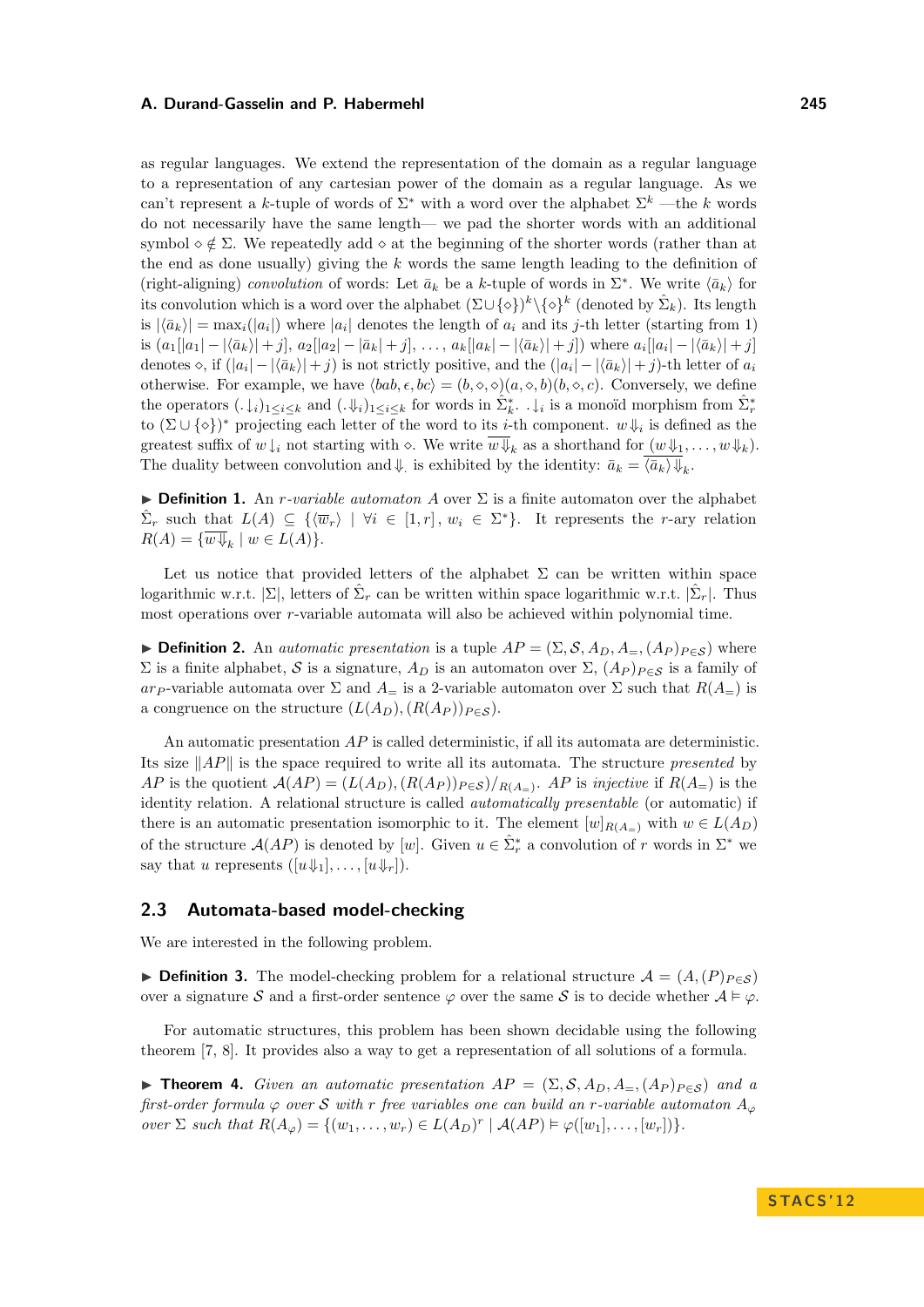In Section [3](#page-5-0) we study the complexity of the automaton construction, i.e. the size of the automaton  $A_{\varphi}$  corresponding to a formula  $\varphi$  as well as the time needed to construct it. This in turn gives complexity bounds for the model-checking problem. We first give here a detailed description of the automaton construction. We consider *deterministic* automatic presentations. Given a formula  $\varphi$  (with r free variables) we have to build an automaton that distinguishes vectors of elements of the domain whose representatives satisfy the formula from those that don't. Intuitively, it is straightforward to build such automata inductively. We first give the construction of the r-variable minimal automaton  $A_{D^r}$  that accepts exactly all convolutions of words in  $L(A_D)$ . We will ensure we only build automata which reject any word not representing a convolution of words in  $L(A_D)$  by product with  $A_{D^r}$ .

To construct  $A_{D^r}$  we build an automaton accepting  $\diamond^* L(A_D)$  denoted by  $A'_D = (\Sigma \cup$  $\{\diamond\}, Q'_D, q_0, F, \delta$  which has just one more state than  $A_D$ . Then we construct  $A'_{D^r}$  $(\hat{\Sigma}_r, Q_{D^r}, q'_0, F', \delta_r)$  on-the-fly as follows:  $Q_{D^r}$  is the subset of  $(Q'_D)^r$  reached by the on-thefly construction,  $q'_0 = (q_0, \ldots, q_0)$ ,  $F' = F^r$  and  $\delta_r$  is defined as: let  $q'_i = \delta(q_i, a_i)$  for all *i*, then  $\delta_r((q_1,\ldots,q_r),\bar{a}_r) = (q'_1,\ldots,q'_r)$ . Finally,  $A_{D^r}$  is obtained by minimising  $A'_{D^r}$ . It is clear that the time to build this minimal automaton is bounded by some polynomial of  $||AP||^r$ : indeed as  $||AP||$  is greater than both  $|\Sigma|$  and the number of states in  $A_D$ ,  $||AP||^r$  is greater than the number of states of  $A'_{D^r}$  and the size of its alphabet. Remark that the fact that  $A_{D^r}$  is minimal is needed later in Section [3.](#page-5-0)

We now detail an inductive (on the structure of the formula) construction of the r-variable automaton accepting representatives of solutions of some formula  $\varphi$  with r free variables.

Let's start by the **case of atomic formulas**, i.e. of the form  $\varphi(\bar{x}_r) = P(x_{j_1}, \ldots, x_{j_{ar}})$ with P a predicate of S with arity ar, and the  $(j_k)_{1\leq k\leq ar}$  a tuple of ar integers in [1, r]. The construction of the r-variable automaton  $A_{P(x_{j_1},...,x_{j_{ar}})}$  is performed in two steps: first we build  $A'_{P(x_{j_1},...,x_{j_{ar}})}$  which within words corresponding to a convolution of words in  $L(A_D)$ accepts only those satisfying  $P(x_{j_1},...,x_{j_{ar}})$ . As we introduce extra tracks for variables not appearing in  $P(x_{j_1},...,x_{j_{ar}})$ , this automaton may accept words that are not convolutions of words in  $L(A_D)$ . Therefore we build  $A_{P(x_{j_1},...,x_{j_{ar}})}$  as the minimal automaton accepting the intersection of languages of  $A'_{P(x_{j_1},...,x_{j_{ar}})}$  and  $A_{D^r}$ . Let  $A_P = (\hat{\Sigma}_{ar}, Q_P, q_0, F_P, \delta_P)$ , then  $A'_{P(x_{j_1},...,x_{j_{ar}})} = (\hat{\Sigma}_r, Q_P, q_0, F_P, \delta')$  where  $\delta'$  is given as follows: for all  $q \in Q_P$  and  $(l_1, \ldots, l_r) \in \hat{\Sigma}_r, \ \delta'(q, (l_1, \ldots, l_r)) = q_0 \text{ if for all } k \leq r, \ l_{j_k} = \infty \text{ and } \delta'(q, (l_1, \ldots, l_r)) = q',$ if  $\delta_P(q, (l_{j_1},...,l_{j_{ar}})) = q'$ . Then we obtain  $A_{P(x_{j_1},...,x_{j_{ar}})}$  by minimising the product of  $A'_{P(x_{j_1},...,x_{j_{ar}})}$  and  $A_{D^r}$ . It is clear that the time required to build  $A_{P(x_{j_1},...,x_{j_{ar}})}$  is also bounded by some polynomial of  $||AP||^r$ . Having a minimal automaton is needed in section [3.](#page-5-0)

**The case of negation** is closely related to automaton complementation which is simple for deterministic automata which we use. But a word in  $\hat{\Sigma}_r^*$  is neither necessarily a convolution of words of  $L(A_D)$ , nor a convolution of words in  $\Sigma^*$ . Therefore the automaton for  $\neg\psi$  is built from the complement of the automaton for  $\psi$ , followed by an on-the-fly product with  $A_{D^{r}}$ . Notice that we don't minimise this automaton; our results on complexity will still hold.

**The case of conjunction** is straightforward thanks to the fact that the free variables of the two formulas must be the same. The automaton is built as an on-the-fly product. We also do not need to minimise this inductively generated automaton.

**The last case** is  $\varphi = \exists y \psi(\bar{x}_r, y)$ . By induction (as  $\psi$  is a subformula of  $\varphi$ ) we build the  $(r+1)$ -variable automaton  $A_{\psi} = (\hat{\Sigma}_{r+1}, Q_{\psi}, q_0, F_{\psi}, \delta_{\psi})$ . We assume that the track corresponding to variable y in  $A_{\psi}$  is the  $(r+1)$ -th (other cases are the same). We define from the  $(r + 1)$ -variable automaton  $A_{\psi}$  by projection a *non-deterministic* r-variable automaton  $A'_\varphi$  that accepts representatives of solutions of  $\varphi$ .  $A'_\varphi = (\hat{\Sigma}_r, Q_\varphi, Q_0, F_\varphi, \delta_\varphi)$  is built as follows:  $Q_{\varphi} = Q_{\psi}$ , the set of initial states  $Q_0$  is the set of states reachable in  $A_{\psi}$  from  $q_0$  by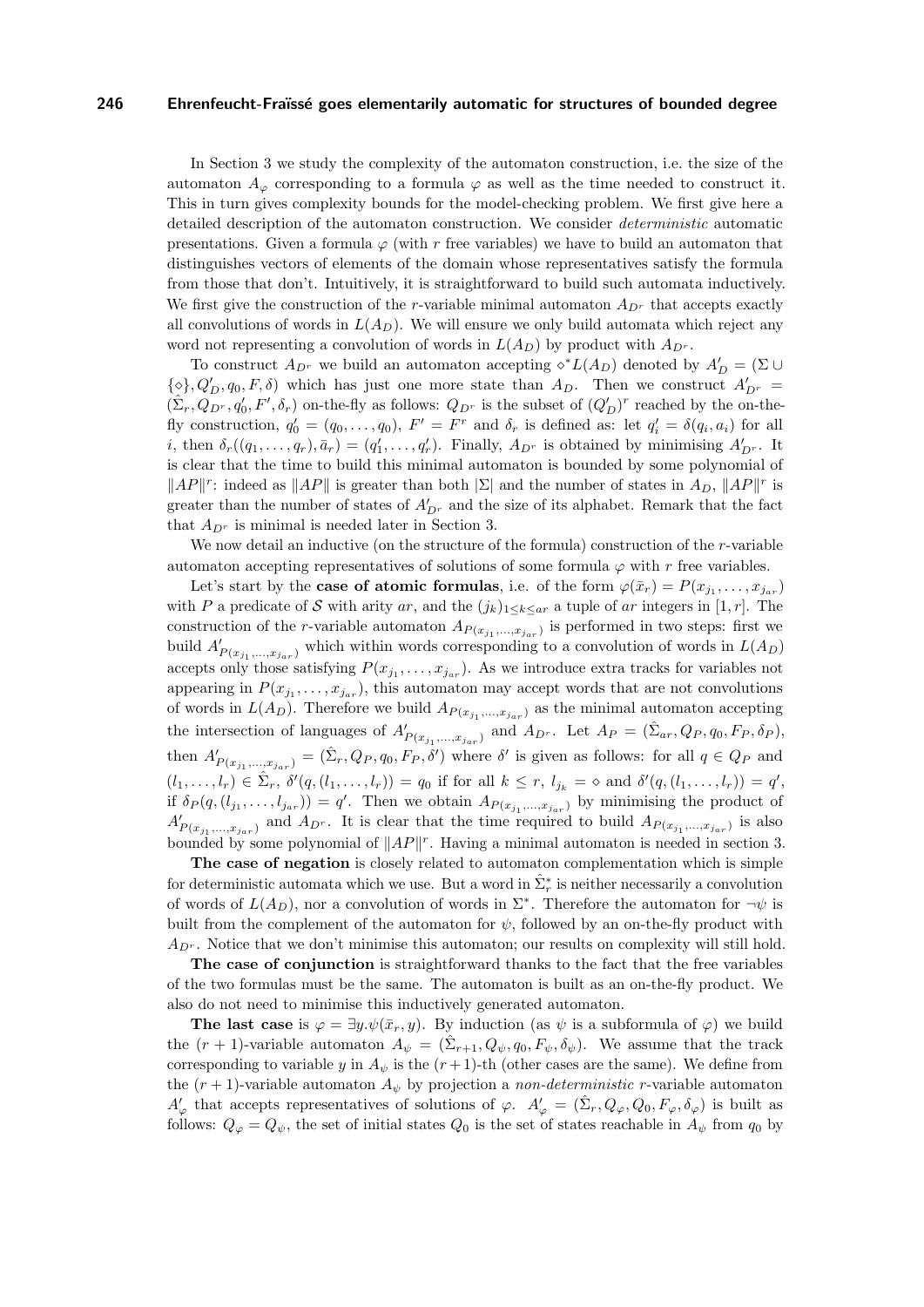transitions labelled in  $\{\diamond\}^r \times \Sigma$ ,  $F_{\varphi} = F_{\psi}$  and  $\delta_{\varphi}(q, a) = \{q' \mid \exists b \in \Sigma \cup \{\diamond\} . \delta_{\psi}(q, (a, b)) = q'\}.$ 

We show the correctness of our construction. First we show that any word accepted by  $A'_{\varphi}$  is a convolution of words representing a solution of  $\varphi$ . Consider a word u that is accepted by  $A'_{\varphi}$  (see Fig. [1\)](#page-7-0). Then there is an accepting run of u. Denote by  $q_1$  the first state of the run (which is an initial state of  $A'_{\varphi}$ ) and by  $q_2$  the last state of the run  $(q_2 \in F_{\psi})$ . From this run we can get a word  $w' \in \hat{\Sigma}_{r+1}^*$  (with  $w' \downarrow_i = u \downarrow_i$  for any  $i \leq r$ ) reaching  $q_2$  from  $q_1$  in  $A_{\psi}$ . By definition of the initial states of  $A'_{\varphi}$ , there is a word  $w''$  in  $({\{\diamond\}}^r \times \Sigma)^*$  such that  $w''$ reaches  $q_1$  from  $q_0$  in  $A_{\psi}$ . Thus  $w''w'$  is accepted by  $A_{\psi}$ , which means it is a convolution of r + 1 words in L(AD), so for any i ≤ r + 1, (w <sup>00</sup>w 0 )⇓i∈ L(AD). By definition of w <sup>0</sup> and  $w''$ ,  $(w''w')\psi_i = u\psi_i$  for any  $i \leq r$  meaning u is a convolution of r words all in  $L(A_D)$ . We know that  $([w''w')\Downarrow_i]_{i\leq r+1}$  satisfies  $\psi$ , so  $([w''w'\Downarrow_i])_{i\leq r} = ([u\Downarrow_i])_{i\leq r}$  satisfies  $\exists y.\psi(\bar{x}_r, y)$ . Thus u is a convolution of words in  $L(A_D)$  that represent a solution of  $\varphi$ . We now show that  $A'_{\varphi}$  accepts any convolution of words in  $L(A_D)$  that represent a solution of  $\varphi$ . Consider a solution of  $\varphi$  and take a representation u. There must exist a word w' such that the convolution of u and w' is accepted by  $A_{\psi}$ . Then u is also accepted by  $A'_{\varphi}$ . That concludes the proof of correctness of the construction of  $A'_{\varphi}$  an automaton accepting solutions of  $\varphi$ .

Finally we get  $A_{\varphi}$  by determinising  $A'_{\varphi}$  using the standard on-the-fly subset construction. Though in practice one can minimise this automaton, our complexity results still hold even if we don't.

## <span id="page-5-0"></span>**3 Ehrenfeucht-Fraïssé relations for automata**

Ehrenfeucht-Fraïssé equivalence relations are a general tool to establish upper and lower bounds on the complexity of the first-order theory over relational structures. They have been used for example extensively by Ferrante and Rackoff [[5](#page-11-8)] to give some upper bounds for the decision procedure of several first-order logics. Let  $A$  be a relational structure with domain A. A set of Ehrenfeucht-Fraïssé equivalence relations for  $\mathcal A$  is a ( $\mathbb N^2$ -indexed) family of relations  $(E_m^r)_{m \in \mathbb{N}, r \in \mathbb{N}}$  over  $A^r$  such that:

 $\bar{a}_r E_0^r \bar{b}_r$  iff for any quantifier-free formula  $\varphi$  over r free variables:  $\mathcal{A} \models \varphi(\bar{a}_r)$  iff  $\mathcal{A} \models \varphi(\bar{b}_r)$ Let  $\bar{a}_r E_{m+1}^r \bar{b}_r$ , then  $\forall a_{r+1} \in A$ ,  $\exists b_{r+1} \in A$  such that  $(\bar{a}_r, a_{r+1}) E_m^{r+1}(\bar{b}_r, b_{r+1})$ .

As a result any first-order formula with  $r$  free variables and quantifier-depth at most  $m$ cannot distinguish between tuples in the same  $E_m^r$  equivalence class. In [[5](#page-11-8)] it is shown that in a first-order formula for several logics like Presburger Arithmetic quantifiers ranging over all elements of the domain can be restricted to finite subsets, hence obtaining space-constrained non-deterministic algorithms that exhaustively check the validity of these formulas with restricted quantification. The complexity of the decision procedures in [[5](#page-11-8)] is closely related to that of deciding whether a predicate holds (usually simple) and the space required to enumerate these finite subsets, which depends on the size of the candidate  $b_{r+1}$ .

As we work on automatic presentations, the domain is a language and tuples of elements of the domain can also be seen as words. Thus we can consider the family of Ehrenfeucht-Fraïssé relations as a family of relations over languages and also impose that these relations are right-congruences allowing to relate equivalence classes with states of an automaton. This idea was used first by Ladner [[12](#page-11-12)], working on monadic second-order and first-order logics on words, to deduce from the finiteness of the index the possibility to build a finite automaton. Recently Klaedtke [[10](#page-11-4)] and then Eisinger [[3](#page-11-5)] used this idea to give upper bounds on the size of automata for some  $(\omega)$ -)automatic structures. Our theorem below, not only bounds the size of automata but also allows us to establish an upper bound for the (time) complexity of the inductive construction of an r-variable automaton accepting solutions of a first-order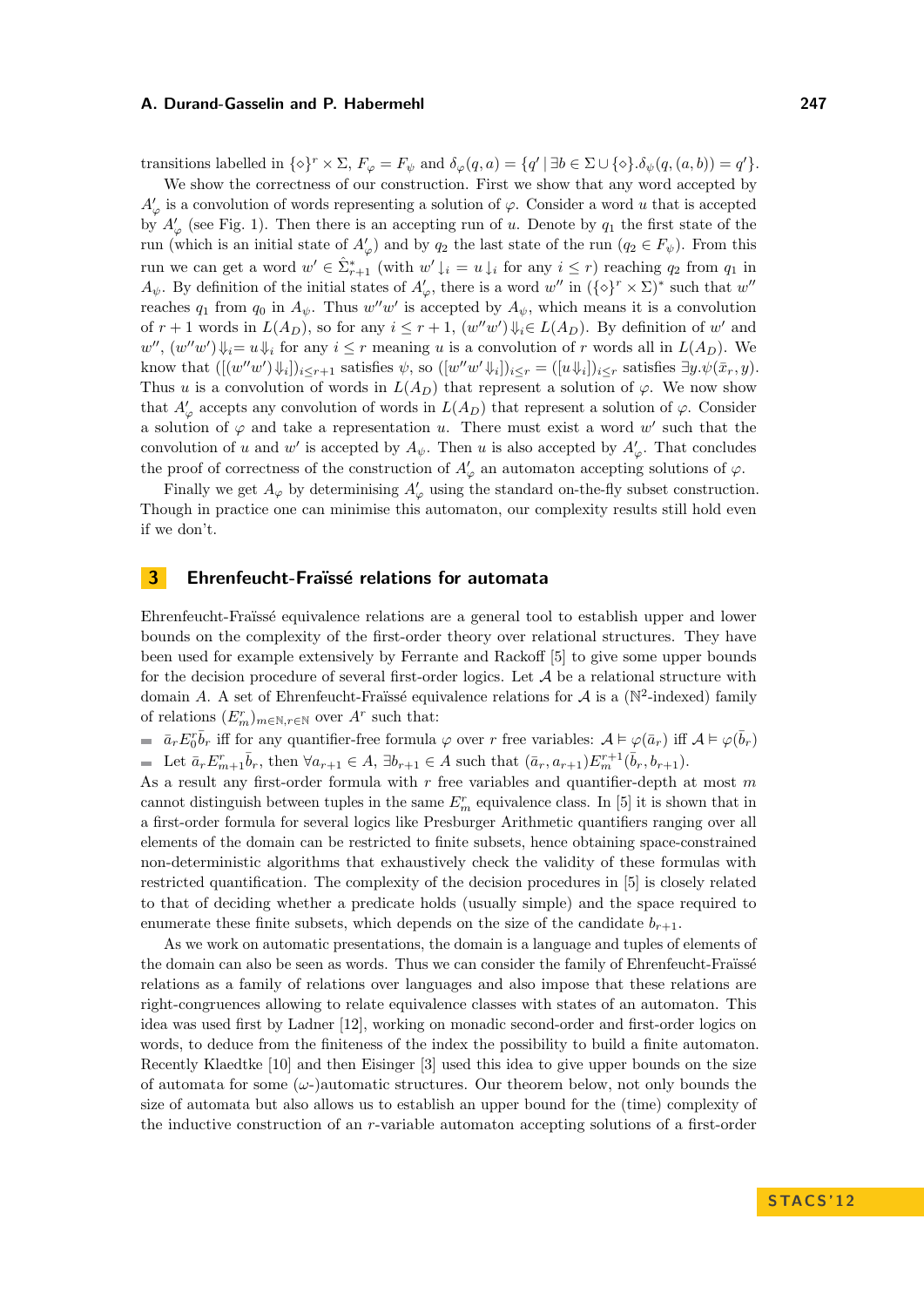formula. This is possible since we can show that all automata inductively constructed satisfy the property that two words in the same equivalence class lead to the same state.

<span id="page-6-0"></span>**Findmen 5.** Let  $AP = (\Sigma, \mathcal{S}, A_D, A_{=}, (A_P)_{P \in \mathcal{S}})$  be a deterministic automatic presentation  $and$   $(E_m^r)$  *a family of binary symmetric reflexive transitive relations over*  $\hat{\Sigma}_r^*$  *such that:* 1. For any m, words of  $\hat{\Sigma}_r^*$  that do not represent a convolution of words in  $\Sigma^*$  are alone in

- *a* same  $E_m^r$  equivalence class. The empty-word,  $\epsilon$ , is alone in its  $E_m^r$  equivalence class.
- 2. Let  $uE_0^r v$ , if u is a convolution of r words in  $L(A_D)$  then so is v and the r-tuples *represented by* u *and* v *satisfy the same atomic formulas in the structure presented by* AP*.*
- **3.** *(back-and-forth)* If u *is a convolution of* r *words* in  $\Sigma^*$  *and*  $uE_{m+1}^r v$ *, then for any*  $u_{r+1} \in \Sigma^*$ , there exists  $v_{r+1} \in \Sigma^*$  such that  $\langle \overline{u} \overline{\psi}_r, u_{r+1} \rangle E_m^{r+1} \langle \overline{v} \overline{\psi}_r, v_{r+1} \rangle$ .
- *4. The*  $E_m^r$  are *right-congruence* relations:  $uE_m^r v$  implies  $\forall w \in \hat{\Sigma}_r^*$ ,  $uwE_m^r vw$ .
- **5.** The **index** of  $E_m^r$  is **bounded** by  $f(m+r)$ , for some function f.

*Then the following holds: For any first-order formula*  $\varphi$  *over*  $S$  *with quantifier depth at most* m *and* r *free variables, the inductive construction of a deterministic* r*-variable automaton for*  $\varphi$  *builds an automaton with at most*  $f(m+r)$  *states and can be done within time bounded by*  $c_1 ||\varphi|| \left( ||AP||^{m+r} f(m+r) \right)^{c_2}$  *for some constants*  $c_1$  *and*  $c_2$ *.* 

**Proof.** We first remark that hypothesis 2 can be generalised to: for any  $m$ , if  $uE_m^r v$  and u is a convolution of r words in  $L(A_D)$ , then so is v and the r-tuples represented by u and v satisfy the same atomic formulas (and even the same r-variables formulas with quantifier depth at most m). We show that by applying m times hypothesis 3 (with a valid  $u_{r+1}$ ), and then discarding the m new components.

The proof is by structural induction over formulas  $\varphi$ . Each formula has some quantifier depth  $m$  and some number  $r$  of free variables. The bound on the number of states is shown by proving inductively that any two words in  $\hat{\Sigma}_r^*$  in the same  $E_m^r$  equivalence class reach the same state in the constructed automaton. Hence the number of states of these automata is bounded by  $f(m + r)$ . We choose the constants  $c_1$  and  $c_2$  as the maximum of the constants needed to bound the construction of the automata below. Sizes of automata are always bounded by a fixed polynomial of  $||AP||^{m+r} f(m + r)$ , since the alphabet is bounded by  $||AP||^{m+r}$ , and the number of states by  $f(m + r)$ .

We start with the **case of atomic formulas**, i.e.  $\varphi$  is of the form  $P(x_{j_1}, \ldots, x_{j_r})$  where P is a predicate with arity ar and  $(j_k)_{1 \leq k \leq ar}$  a family of ar integers in [1, r].  $A_{P(x_{j_1},...,x_{j_r})}$ is built as a minimal automaton. If u and v are  $E_m^r$  equivalent, according to hypothesis 4, for any  $w \in \hat{\Sigma}_r^*$ ,  $uwE_m^rvw$ . Thus with generalised hypothesis 2, this means that uw represents a solution of  $P(x_{j_1},...,x_{j_r})$  iff vw does, so  $uw \in L(A_{P(x_{j_1},...,x_{j_r})})$  iff  $vw \in L(A_{P(x_{j_1},...,x_{j_r})})$ . The Myhill-Nerode theorem allows us to conclude that  $u$  and  $v$  reach the same state in  $A_{P(x_{j_1},...,x_{j_r})}$  as it is minimal. The time to build this automaton is bounded by a fixed polynomial of  $||AP||^r$ .

**The case of negation** is  $\varphi = \neg \psi$ .  $A_{\varphi}$  is built as a product automaton between the complement of  $A_{\psi}$  and  $A_{D^{r}}$ . Let  $u, v \in \hat{\Sigma}_{r}^{*}$  with  $uE_{m}^{r}v$ . Hypothesis 4 implies that for any  $w \in \hat{\Sigma}_r^*$ ,  $uwE_m^rvw$ ; according to generalised hypothesis 2 this implies that  $uw$  is a convolution of words in  $L(A_D)$  (and thus  $uw \in L(A_{D^r})$ ) iff vw also is. As  $A_{D^r}$  is minimal by construction, the Myhill-Nerode theorem ensures that u and v reach the same state in  $A_{D^r}$ . As u and v reach the same state in  $A_{\psi}$  by induction hypothesis, they also reach the same state in the corresponding product automaton, which therefore has at most  $f(m + r)$  states. By induction hypothesis, it takes time less than  $c_1(\|\varphi\| - 1)(\|AP\|^{m+r} f(m+r))^{c_2}$  to build  $A_{\psi}$ .  $A_{\psi}$  has at most  $f(m + r)$  states, and an alphabet of size smaller than  $||AP||^{r}$ . Thus any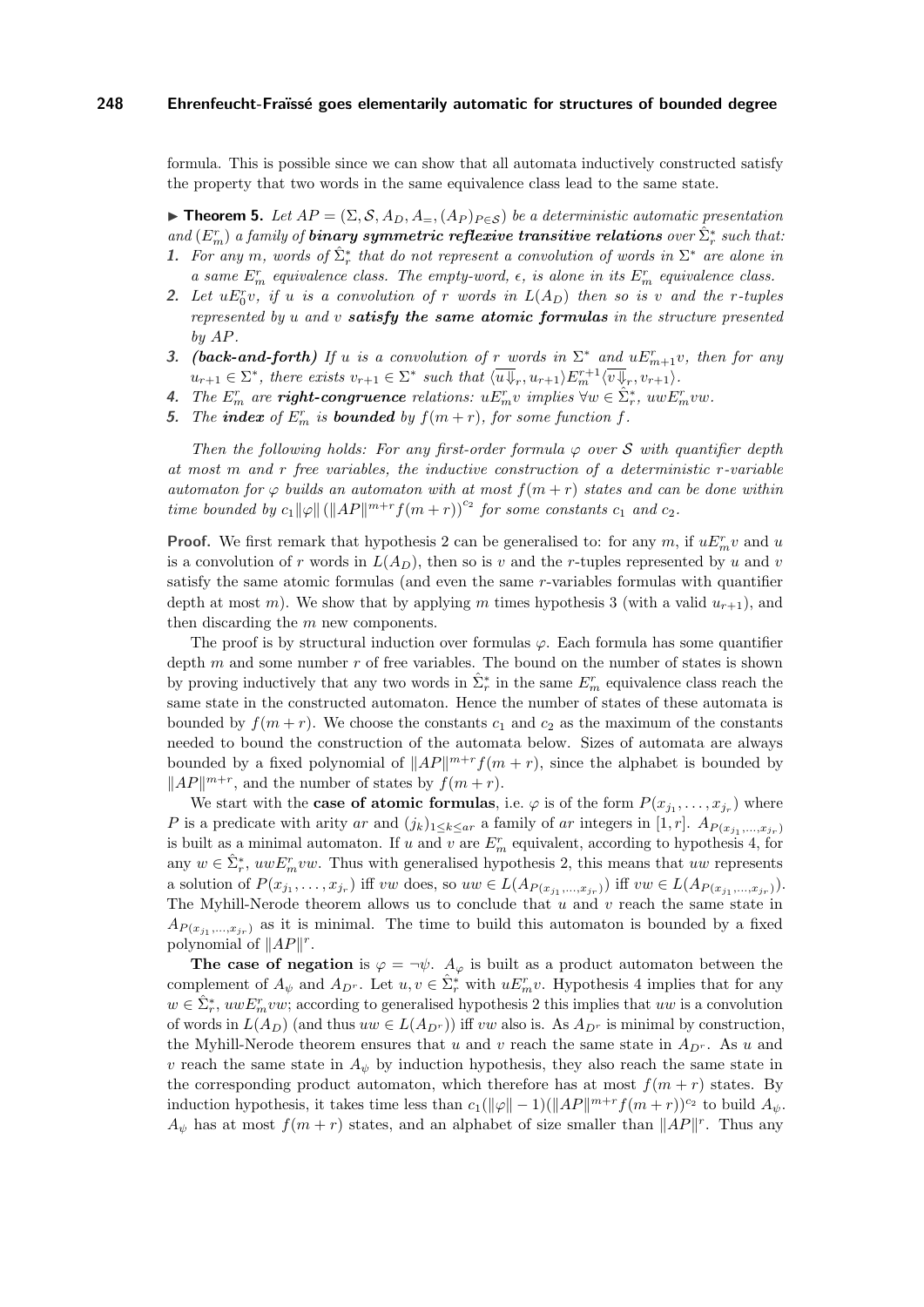

<span id="page-7-0"></span>**Figure 1** Getting a word  $w''w' \in \hat{\Sigma}_{r+1}^*$  reaching  $q_2$  in  $A_{\psi}$  from  $u \in \hat{\Sigma}_r^*$  reaching  $q_2$  from  $q_1$  in  $A_{\varphi}$ .

manipulation over  $A_{\psi}$  will take time less than a fixed polynomial of  $||AP||^{m+r} f(m+r)$ , this includes its complementation and product with  $\mathcal{A}_{D^r}.$ 

**The case of conjunction** is  $\varphi = \varphi_1 \wedge \varphi_2$ . By induction hypothesis,  $uE_m^r v$  implies that u and v reach the same state in  $A_{\varphi_1}$  and in  $A_{\varphi_2}$ , hence they will reach the same state in the product automaton (we don't even need to minimise  $A_{\varphi}$  to ensure this property). The time upper bound also holds as it takes total time less than  $c_1(\|\varphi\| - 1)(\|AP\|^{m+r} f(m+r))^{c_2}$  to build both  $A_{\varphi_1}$  and  $A_{\varphi_2}$  whose sizes are bounded by a fixed polynomial of  $||AP||^{m+r} f(m+r)$ , hence it takes a total time less than  $c_1 \|\varphi\| (\|AP\|^{m+r} f(m+r))^{c_2}$  to build  $A_{\varphi}$ .

**The last case** is  $\varphi = \exists y \cdot \psi(\bar{x}_r, y)$ , where  $\psi$  has  $r + 1$  free variables and quantifierdepth at most  $m-1$ . Its automaton  $A_{\psi} = (Q_{\psi}, q_0, F_{\psi}, \delta_{\psi})$  is inductively built within time  $c_1(\|\varphi\|-1)(\|AP\|^{m+r}f(m+r))^{c_2}$ . We assume that the track corresponding to the variable y in  $A_{\psi}$  is the  $(r+1)$ -th. Let  $A'_{\varphi} = (\hat{\Sigma}_r, Q_{\varphi}, Q_0, F_{\varphi}, \delta_{\varphi})$  be the (non-deterministic) automaton as constructed in Section [2.3.](#page-3-0) We denote  $q_s$  the state of  $A_{\psi}$  reached by all words that are not convolutions of words in  $\Sigma^*$ . Let  $uE_n^r v$ . We show that u and v reach the same set of states in  $A'_{\varphi}$ . There are three cases: (1) u is not a convolution of words in  $\Sigma^*$ . Then nor is v and they obviously only reach the state  $q_s$  in  $A'_\varphi$ . (2)  $u = \epsilon$ , then  $v = \epsilon$  and u and v are equal and clearly reach the same states. (3)  $u \neq \epsilon$  (then  $v \neq \epsilon$ ) and u is a convolution of words in  $\Sigma^*$  (then so is v). This first implies that both u and v can reach  $q_s$  in  $A'_\varphi$  as (for any  $a \in \Sigma$ )  $\langle \overline{u} \overline{\psi}_r, a \overline{\psi}_r, a \overline{\psi}_r, a \overline{\psi}_r \rangle$  are not convolutions of words in  $\Sigma^*$  so they both reach  $q_s$  in  $A_{\psi}$ . Assume now that u reaches a state  $q_2 \neq q_s$  from  $q_1$  (as depicted in Fig. [1\)](#page-7-0). We can deduce w' and w'', such that  $w'' \in (\{\diamond\}^r \times \Sigma)^*$  and for all  $i \leq r$ ,  $w' \downarrow_i = u \downarrow_i$ , and  $w''w'$  reaches  $q_2$  from  $q_0$  in  $A_{\psi}$ . As  $w''w'$  does not reach  $q_s$  (in  $A_{\psi}$ ), it is a convolution of words in  $\Sigma^*$  (induction hypothesis and hypothesis 1). Notice that  $w''w'$  is the convolution of  $(w \Downarrow_i)_{1 \leq i \leq r}$  and  $(w''w') \Downarrow_{r+1}$ . According to hypothesis 3, there is a word  $v' \in \Sigma^*$  such that  $\langle v\overline{\psi}_r, v'\rangle$  (the convolution of the  $(v\psi_i)_{1\leq i\leq r}$  and  $v'$ ) is  $E^{r+1}_{m-1}$  equivalent to  $w''w'$ . According to the induction hypothesis this implies  $w''w'$  and  $\langle v\overline{\psi}_r, v'\rangle$  reach the same state in  $A_{\psi}$ , so there is a word reaching  $q_2$  in  $A_{\psi}$  that is a convolution of the  $(v\psi_i)_{1\leq i\leq r}$  with another word in  $\Sigma^*$ , which means that v can also reach  $q_2$  in  $A'_\varphi$ .

We have shown that any  $u, v \in \hat{\Sigma}_r^*$  with  $uE_n^r v$  reach the same set of states in  $A'_\varphi$ , hence by definition of the subset construction, they reach the same state in  $A_{\varphi}$ . Thus,  $A_{\psi}$ ,  $A'_{\varphi}$  and  $A_{\varphi}$  each have at most  $f(m+r)$  states over an alphabet bounded by  $||AP||^{m+r}$  and it takes time polynomial w.r.t. the size of these automata to build  $A_{\varphi}$  from  $A_{\psi}$ , thus within time  $c_1(||AP||^{m+r}f(m+r))^{c_2}$ . That concludes the induction.

Notice that we don't need to minimise any inductively-generated automaton during the construction. Furthermore remark that our approach only uses Ehrenfeucht-Fraïssé relations to prove an upper bound of the complexity of the automata construction (which might be much more efficient in particular cases), whereas Ferrante and Rackoff [[5](#page-11-8)] need these relations to devise decision procedures.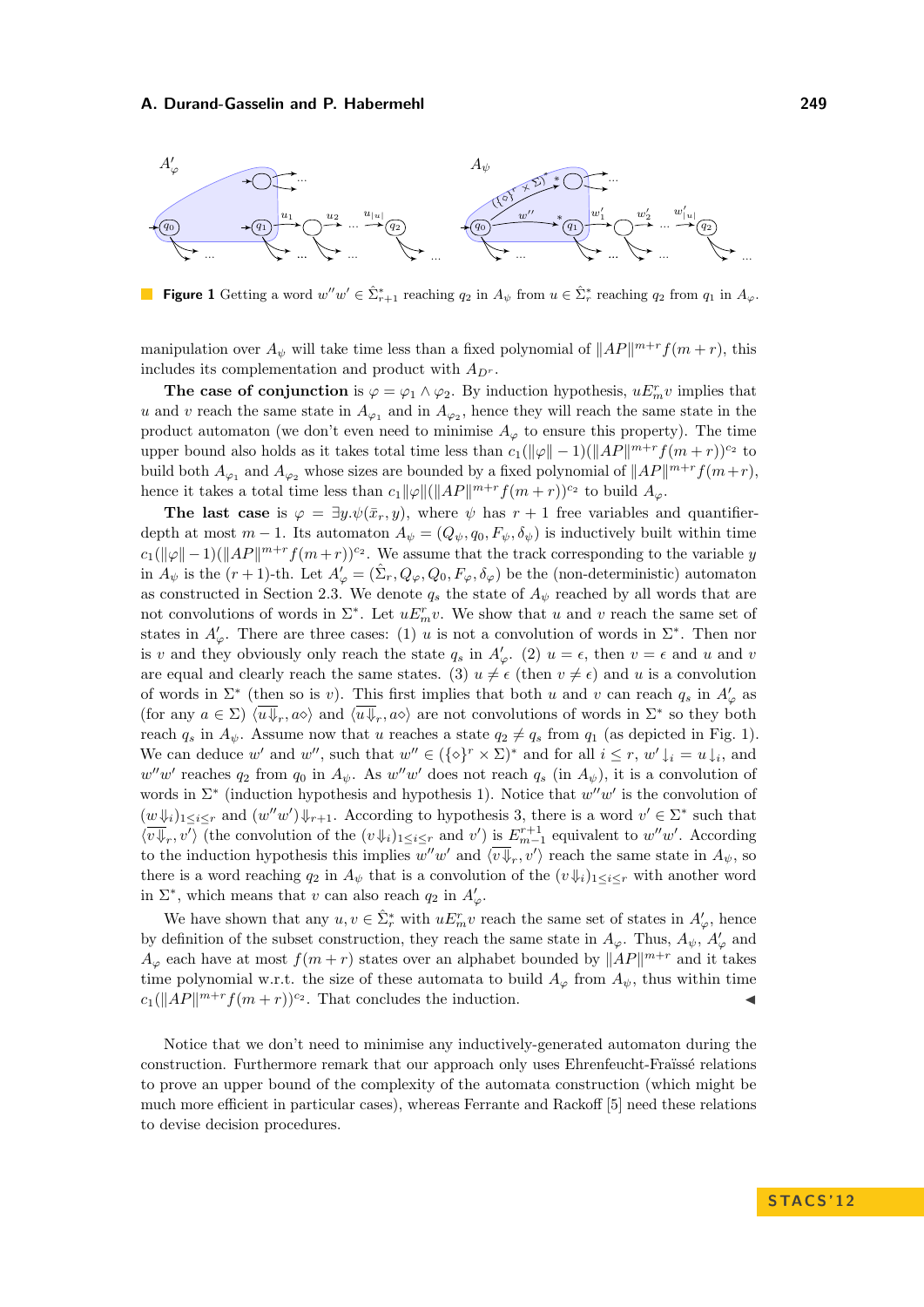## **4 Automata construction for structures of bounded degree**

Automatic structures of bounded degree are structures whose uniform model-checking problem is known to be elementary [[11](#page-11-10)]. Informally, a structure has bounded degree if there is a finite upper bound on the number of elements any element of the domain can be in relation with. We first formally define the necessary notions. The *Gaifman-graph* G(A) of a relational structure  $\mathcal{A} = (A,(P)_{P \in \mathcal{S}})$  is the graph  $G(\mathcal{A}) = (A,\{(a,b) \in A \times A \mid \exists P \in \mathcal{S} \exists i,j.\exists \bar{a}_{ar_{P}} \in \mathcal{S} \}$  $A^{ar_p}$ .  $a_i = a, a_j = b$ , and  $P(\bar{a}_{ar_p})$  holds). A structure has *bounded degree* if its Gaifmangraph has bounded degree, i.e. there exist a constant  $\delta$  such that every node of the graph is adjacent to at most  $\delta$  other nodes. The minimal such  $\delta$  is called the *degree* of A. An automatic presentation  $AP$  is of bounded degree, if  $A(AP)$  is of bounded degree. Then, the degree of AP is the same as the degree of  $A(AP)$ . The following proposition is from [\[11\]](#page-11-10).

<span id="page-8-0"></span>I **Proposition 6.** *Let* AP *be an automatic presentation of bounded degree. Its degree is* bounded by  $2^{2^{\parallel AF \parallel c}}$  for some constant c. If AP is injective, then its degree is bounded by  $2^{\parallel AP \parallel^c}$  for some constant c.

The following theorem is an application of Theorem [5.](#page-6-0)

<span id="page-8-2"></span>▶ **Theorem 7.** *The construction of the automaton for injective deterministic automatic structures* AP *with bounded degree leads to an automaton whose size is bounded by*  $f(m+r)$  $2^{2^{3^m+r+c_3.\|AP\|+2}}$ *within time*  $c_1 ||\varphi|| (||AP||^{m+r} f(m+r))^{c_2}$  *for some constants*  $c_1, c_2$  *and*  $c_3$ *independent of* AP*.*

To prove the theorem we have to give Ehrenfeucht-Fraïssé relations satisfying the hypotheses of Theorem [5.](#page-6-0) Let us fix for the rest of this section an injective deterministic automatic presentation  $AP = (\Sigma, \mathcal{S}, A_D, A_{\equiv}, (A_P)_{P \in \mathcal{S}})$  of bounded degree  $\delta$ . Thanks to Proposition [6](#page-8-0) we know that  $\delta \leq 2^{\|AP\|^c}$ . We can furthermore assume that the automata are minimal. Let  $Q_D$  be the set of states of  $A_D$  and  $Q_P$  the set of states of each  $A_P$ . We denote  $a_{P}$  the arity of each predicate P, and  $ar_M = \max_{P \in \mathcal{S}} ar_P$ .

Using  $A(AP)$  we define a structure  $A(AP)_{sat}$ , for which it will be easier to express Ehrenfeucht-Fraïssé relations satisfying all the hypotheses of Theorem [5.](#page-6-0) For example, to show right-congruence it will be necessary to be able to distinguish words leading to different states in the automata of AP.

 $\mathcal{A}(AP)_{sat}$  is defined as the structure  $(\Sigma^*, (P)_{P \in \mathcal{S}'})$  with the following predicates in the signature  $\mathcal{S}'$ : an "empty-word" monadic predicate denoted  $P_{\epsilon}$  which holds exactly for the empty word, a monadic predicate  $P_{D,q}$  for each state  $q \in Q_D$  holding exactly for words that reach q in  $A_D$  and a predicate  $P_{P,q}$  with arity r for each predicate P with arity r and each state  $q \in Q_P$  that is not a sink state (i.e. with empty residual).  $P_{P,q}$  holds exactly for r-tuples whose convolution reaches  $q$  in  $A_P$ .

<span id="page-8-1"></span>**Lemma 8.** *The degree of the structure*  $A(AP)_{sat}$  *is bounded by*  $\delta' = \delta \sum_{P \in S} |Q_P| \, ar_P^2$ *.* 

We prove this by contradiction: if x is in relation with too many words in  $\mathcal{A}(AP)_{sat}$ , too many  $ar_{P}$ -tuples containing x reach a state in  $A_{P}$  from which a final state can be reached. From this, we can deduce a word of  $L(A_D)$  in relation with more than  $\delta$  words in  $\mathcal{A}(AP)$ .

Before we define the Ehrenfeucht-Fraïssé relations we need the following definitions:

**Definition 9.** For a relational structure B with domain B the Gaifman metric  $d_B(b_1, b_2)$ for  $b_1, b_2 \in B$  is the distance between  $b_1$  and  $b_2$  in  $G(\mathcal{B})$ , that is the length of the shortest path connecting  $b_1$  and  $b_2$  in  $G(\mathcal{B})$  (or  $+\infty$  if  $b_1$  and  $b_2$  don't belong to the same connected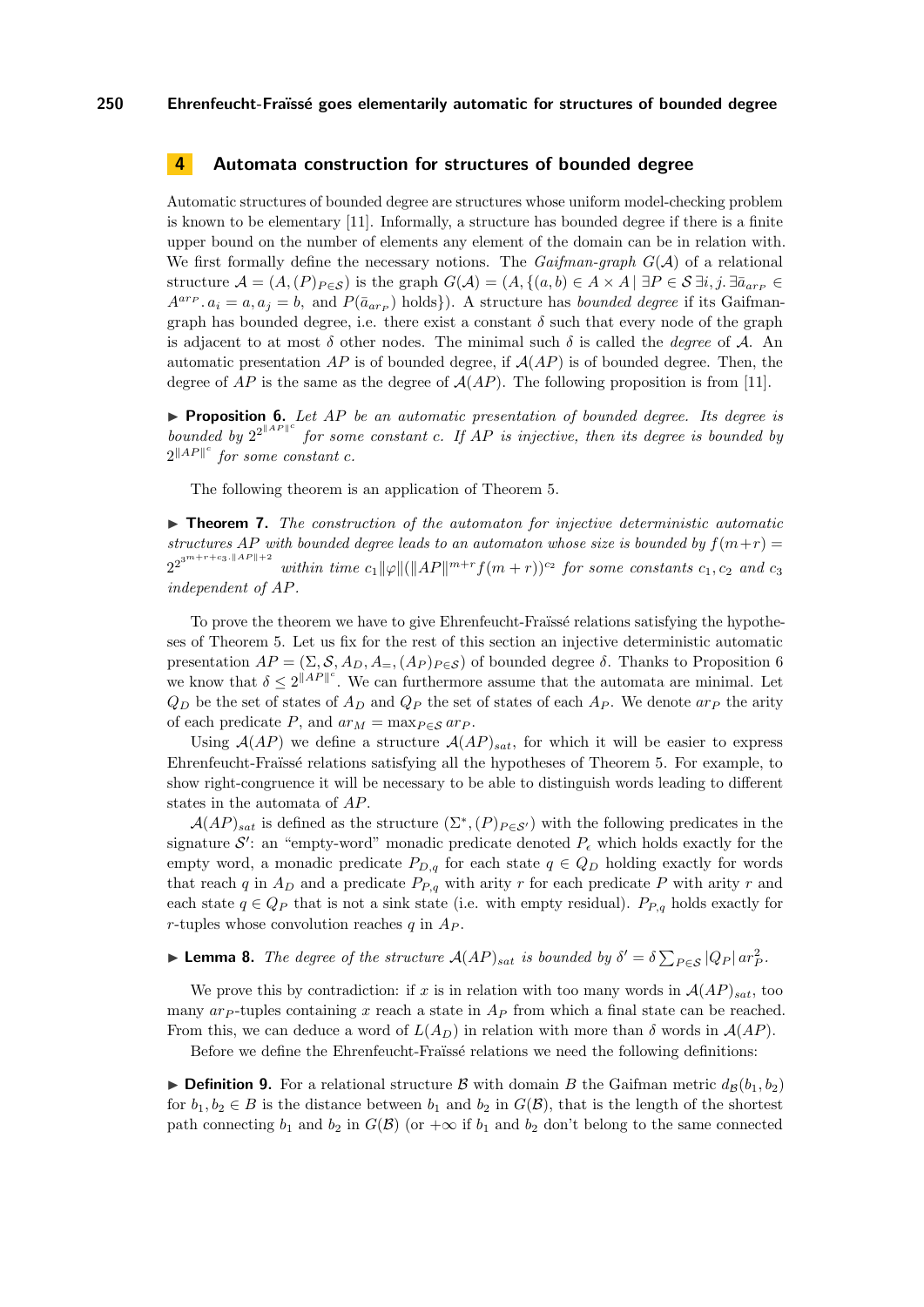component). The B-sphere of radius  $d \in \mathbb{N}$  around  $b \in B$  denoted by  $S_B(b, d)$  is defined as the set  $\{b' \in B \mid d_{\mathcal{B}}(b, b') \leq d\}$ . We extend the notion of sphere around a point to spheres around r points, we call that the B-neighbourhood of radius d around  $\bar{b}_r$ : for  $\bar{b}_r \in B^r$  and  $d \in \mathbb{N}, \mathcal{N}_{\mathcal{B}}^{r}(\bar{b}_{r}, d) = \bigcup_{1 \leq i \leq r} \mathcal{S}_{\mathcal{B}}(b_{i}, d)$ . Finally, a B-isomorphism  $\xi$  from  $B_1 \subseteq B$  to  $B_2 \subseteq B$  is a bijection that maps  $B_1$  to  $B_2$  such that for any predicate P of B with arity  $ar_p$ , and any ar<sub>P</sub>-tuple  $\bar{b}_{ar_p}$  of  $B_1, P(b_1, \ldots, b_{ar_p})$  holds iff  $P(\xi(b_1), \ldots, \xi(b_{ar_p}))$  holds. We will say that  $B_1$  and  $B_2$  are  $\beta$ -isomorphic and write  $B_1 \stackrel{\xi}{\simeq}_{\beta} B_2$ .

The Ehrenfeucht-Fraïssé relations that we define roughly state that r-tuples of words are equivalent when they have sufficiently large isomorphic neighbourhoods (i.e. of exponential radius) in the structure  $A(AP)_{sat}$ .

**Definition 10.** We define the equivalence relations  $E_n^r$  over  $\hat{\Sigma}_r^*$  as follows: First we partition  $\hat{\Sigma}_r^*$  in two disjoint subsets,  $V_r$  the set of words that are convolution of words in  $\Sigma^*$  and  $I_r$  the set of words that aren't. Then we define  $uE_m^r v$  iff (1) u and v are in  $I_r$ , (2) or  $u = v = \epsilon$  (3) or u and v are in  $V_r \setminus {\epsilon}$  and  $\mathcal{N}^r_{\mathcal{A}(AP)_{sat}}(\overline{u} \overline{\Downarrow}_r, (3^m-1)/2) \stackrel{\xi}{\simeq}_{\mathcal{A}(AP)_{sat}} \mathcal{N}^r_{\mathcal{A}(AP)_{sat}}(\overline{u} \overline{\Downarrow}_r, (3^m-1)/2)$ for some  $\xi$  such that  $\xi(u\downarrow i) = v\downarrow i$ .

It is clear that the relations  $E_m^r$  are symmetric, reflexive and transitive, and satisfy hypothesis 1 of Theorem [5.](#page-6-0) Due to space limitations, we just sketch here the proofs that this family of relations satisfy the other hypotheses of Theorem [5.](#page-6-0) To show it satisfies hypothesis 2 we essentially just need the fact that atomic formulas of  $A(AP)$  can be expressed as quantifier-free formulas in  $A(AP)_{sat}$ . The back-and-forth property (hypothesis 3) is proved by exhibiting the  $v_{r+1}$  and extending the isomorphism.  $v_{r+1}$  is: (1) the image of  $u_{r+1}$  by the neighbourhood isomorphism, if  $u_{r+1}$  is "close" to  $(\overline{u}\overline{\Downarrow}_r)$  (i.e. distance smaller than  $3^m$ ) (2)  $u_{r+1}$ , if it is "far" from the  $(v\psi_r)$  and the  $(u\psi_r)$ , (3) some iterated preimage of  $u_{r+1}$  by the neighbourhood isomorphism, if  $u_{r+1}$  is in the neighbourhood of radius  $3^m$  around  $(\overline{v} \overline{\psi}_r)$  but "far" from  $(u\psi_r)$ . The closure of this relation by appending arbitrary suffix (hypothesis 5) crucially relies on the additional predicates provided by  $A(AP)_{sat}$ .

Finally the following lemma states an upper bound on the index of the  $E_m^r$  relations:

<span id="page-9-0"></span>**Lemma 11.** *The index of*  $E_m^r$  *is bounded by*  $2^{2^{2^{g(m,r,ar_M,\delta,\|AP\|)}}}$  *with*  $g(m,r,ar_M,\delta, \|AP\|)$  =  $(m+2) \cdot \log_2(3) + \log_2(\log_2(r)) + 2 \log_2(ar_M) + \log_2(\log_2(\delta)) + \log_2(\log_2 ||AP||)$ .

This lemma can be proved noticing that as the degree of  $G(AAP)_{sat}$  is bounded by  $\delta'$ (Lemma [8\)](#page-8-1), an  $\mathcal{A}(AP)_{sat}$ -neighbourhood of radius 3<sup>m</sup> around r points has at most  $r.\delta'^{3^{m+1}}$ elements. Thus there are at most  $\prod_{P \in A(AP)_{sat}} 2^{k^{arp}}$  non  $A(AP)_{sat}$ -isomorphic k-elements sets. That concludes the picture of the proof of Theorem [7.](#page-8-2)

Notice that Theorem [7](#page-8-2) only considers injective deterministic automatic presentations. Using Corollary 4.3 of  $[8]$  $[8]$  $[8]$  it is easy to see that an automatic presentation AP which is nondeterministic and not injective can be transformed into a deterministic injective presentation  $AP'$  such that  $||AP'|| \leq 2||AP||^c$  for some constant c. Notice that the bound on the index of the  $E_m^r$  relations in Lemma [11](#page-9-0) only depends exponentially on the size of the automatic presentation and it depends exponentially on its degree (which is bounded by a double exponential for a non-injective structure, see Proposition [6\)](#page-8-0). Therefore we can obtain a deterministic automaton representing solutions of a formula  $\varphi$  in the structure  $\mathcal{A}(AP)$ (which is isomorphic to  $A(AP)$ ) in triple exponential time. Therefore we obtain the following corollary improving the 3EXPSPACE upper bound of [[11](#page-11-10)]. Moreover, we get easily in 3EXPTIME a non-deterministic automaton representing solutions in the structure  $\mathcal{A}(AP)$ .

► Corollary 12. The model-checking problem for automatic presentations of bounded degree *is in 3EXPTIME.*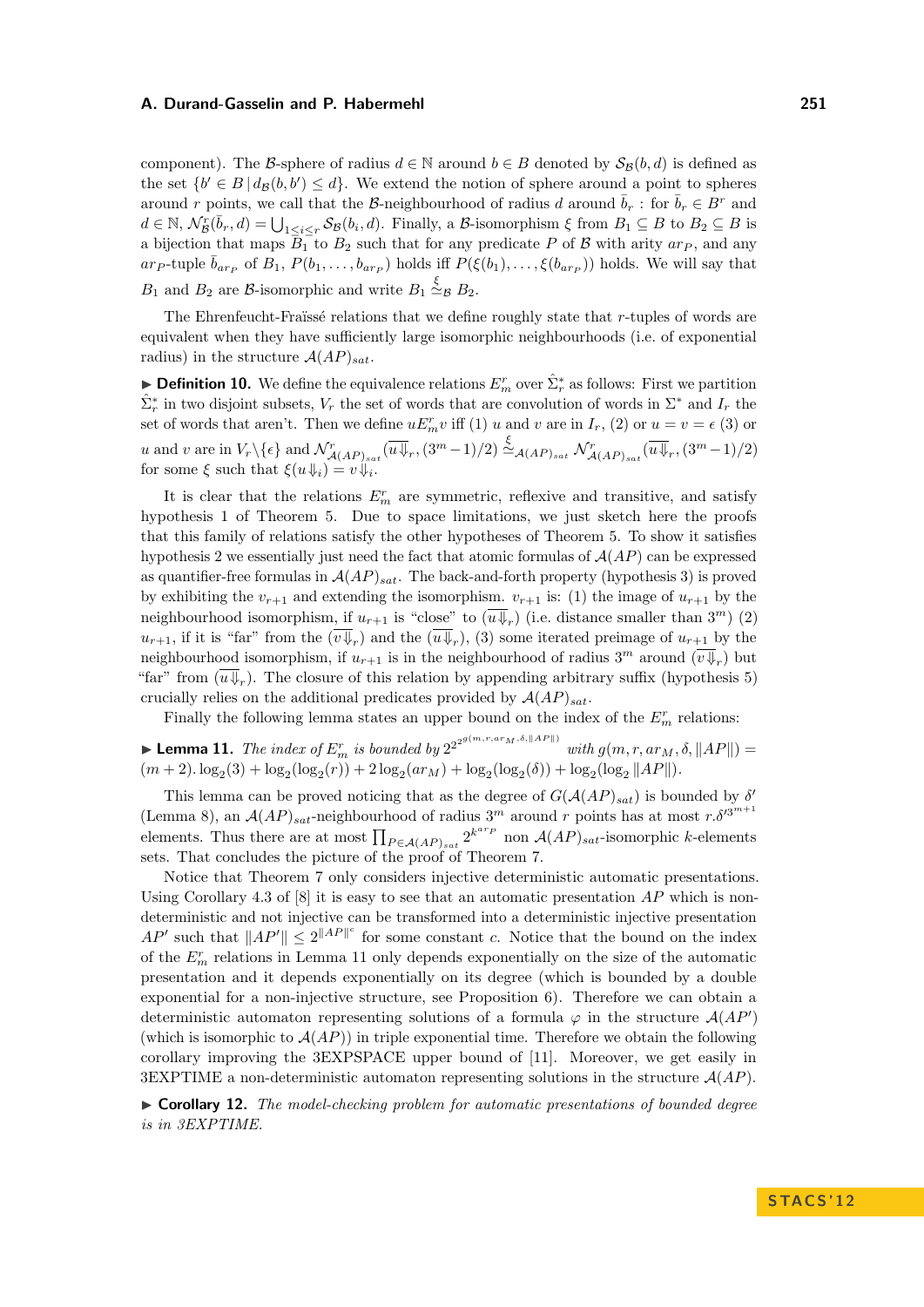## **5 Automata construction for Presburger Arithmetic**

Presburger Arithmetic (PA) is the first-order theory over  $\mathcal{A} = (\mathbb{Z}, +1/3, >1/2)$ , the structure over integers with addition and ordering. It was shown decidable [[13](#page-11-13)] using quantifier elimination. Ferrante and Rackoff [[5](#page-11-8)] gave the first definition of an Ehrenfeucht-Fraïssé relation over integers for PA. Büchi showed that PA was automatic [[1](#page-11-0)] and Eisinger [[3](#page-11-5)] showed that when using a suitable presentation based on most-significant digit first complement notation, Ferrante and Rackoff's relations are preserved by appending arbitrary suffixes allowing to obtain an upper bound on the size of the minimal automaton for a formula.

A common encoding of integer vectors is to use a binary representation and 0 (if the number is positive) or 1 (if it is negative) as padding symbols instead of  $\circ$ . This leads to a non-injective presentation. Here, we use an injective automatic presentation of PA which is convenient for our purposes based on the binary most-significant digit first with complement notation: the alphabet is  $\Sigma = \{0, 1\}$  and valid encodings are in the language  $D = \{0,1\} \cup 01\{0,1\}^* \cup 10\{0,1\}^*$ . We denote by  $\mu$  the isomorphism from elements of D to Z. We have  $\mu(0) = 0$ ,  $\mu(1) = -1$  and  $\mu(01w) = 2^{|w|} + \sum_{i=1}^{|w|} 2^{|w|-i} w[i]$ ,  $\mu(10w) =$  $-2^{|w|+1} + \sum_{i=1}^{|w|} 2^{|w|-i} w[i]$ . It is easy to construct automata  $A_D$  with  $L(A_D) = D$  and  $A_{\geq}$ and  $A_{+}$  for comparison and addition. Then, we get the injective deterministic automatic presentation for PA,  $AP_{Pres} = (\Sigma, \{>, +\}, A_D, A_-, A_>, A_+)$  where  $A_=$  accepts the identity relation over D.

The rest of the section is devoted to defining Ehrenfeucht-Fraïssé relations which satisfy the 5 hypotheses of Theorem [5.](#page-6-0) We first recall the Ehrenfeucht-Fraïssé relations of [[3](#page-11-5)] for tuples of integers. We need to define inductively some families of integers and of sets of integers. Let  $B_m, B'_m, \delta_m$  such that  $B_0 = \{-2, -1, 0, 1, 2\}, \delta_m = \text{lcm } B_m, B'_m = \{\delta_m v/v' | v, v' \in B_m, v' \neq 0\}$ 0} and  $B_{m+1} = B_m \cup \{v + v' | v, v' \in B'_m\}$ . Eisinger [[3](#page-11-5)] defines an Ehrenfeucht-Fraïssé relation over tuples of integers inspired by Ferrante and Rackoff [\[5\]](#page-11-8) as follows:

▶ **Definition 1[3](#page-11-5).** ([3], Definition 1) For two k-tuples of integers  $\bar{u}_k$  and  $\bar{v}_k$  we define the equivalence relation  $F_m^r$  as  $\bar{u}_k F_m^r \bar{v}_k$  iff for any  $i, u_i \equiv v_i \mod \delta_m^2$  and for all  $a_1, \ldots, a_r \in B_m$ , and for all  $c \in \mathbb{Z}$ , with  $|c| \le (r+1)\delta_m^2$ ,  $\sum_{i=1}^r a_i u_i + c \ge 0$  iff  $\sum_{i=1}^r a_i v_i + c \ge 0$ .

We adapt these relations (over integers) to relations over words of  $\hat{\Sigma}_{r}^{*}$ . This adaptation is slightly more involved than in  $[3]$  $[3]$  $[3]$  due to the presence of the padding symbol  $\diamond$ . Furthermore we have to distinguish convolutions of words according to which of their components can be  $\epsilon$ or not. We partition  $\hat{\Sigma}_r^*$  in three disjoint subsets:  $V_r$  the set of words that are convolution of words in  $D \cup \{\epsilon\}, S_r$  the set of words w that are convolution of words in  $\Sigma^*$  such that there is an i with  $w \Downarrow_i \notin D \cup \{\epsilon\}$  and  $I_r$  the set of words that aren't convolutions of words of  $\Sigma^*$ . We further partition  $V_r$  and  $S_r$  into languages indexed by subsets of [1, r]: let  $K \subseteq [1, r]$ , we define  $V_{r,K} = \{w \in V_r \mid w \Downarrow_i \neq \epsilon \text{ iff } i \in K\}$  and  $S_{r,K} = \{w \in S_r \mid w \Downarrow_i \neq \epsilon \text{ iff } i \in K\}$ . Clearly  $V_r = \bigcup_{K \subseteq [1,r]} V_{r,K}$  and  $S_r = \bigcup_{K \subseteq [1,r]} S_{r,K}.$ 

**► Definition 14.** We define a family of relations over words of  $\hat{\Sigma}_r^*$ . For  $u, v \in \hat{\Sigma}_r^*$ ,  $uE_m^r v$  iff:

- $u, v \in I_r$ , or  $u, v \in S_{r,K}$  for some  $K \subseteq [1, r]$ .
- $u, v \in V_{r,K}$  for some K (so if  $i \in K$ ,  $u \Downarrow_i$  and  $v \Downarrow_i$  are in D and represent integers) and: For all  $i \in K$ ,  $\mu(u \Downarrow_i) \equiv \mu(v \Downarrow_i) \mod \delta_m^2$ 
	- For all  $b_1, \ldots, b_r \in B_m$ , for all  $c \in \mathbb{Z}$ ,  $|c| \leq (r+1)\delta_m^2$ ,  $c + \sum_{i \in K} b_i \cdot \mu(u \Downarrow_i) \geq 0$  iff  $c + \sum_{i \in K} b_i \cdot \mu(v \Downarrow_i) \geq 0$

**Lemma 15.**  $E_m^r$  satisfies hypotheses 1 to 5 of Theorem [5,](#page-6-0) with  $f(m+r) = 2^{2^{2^{c(m+r)}}}$ , for *some fixed* c*.*